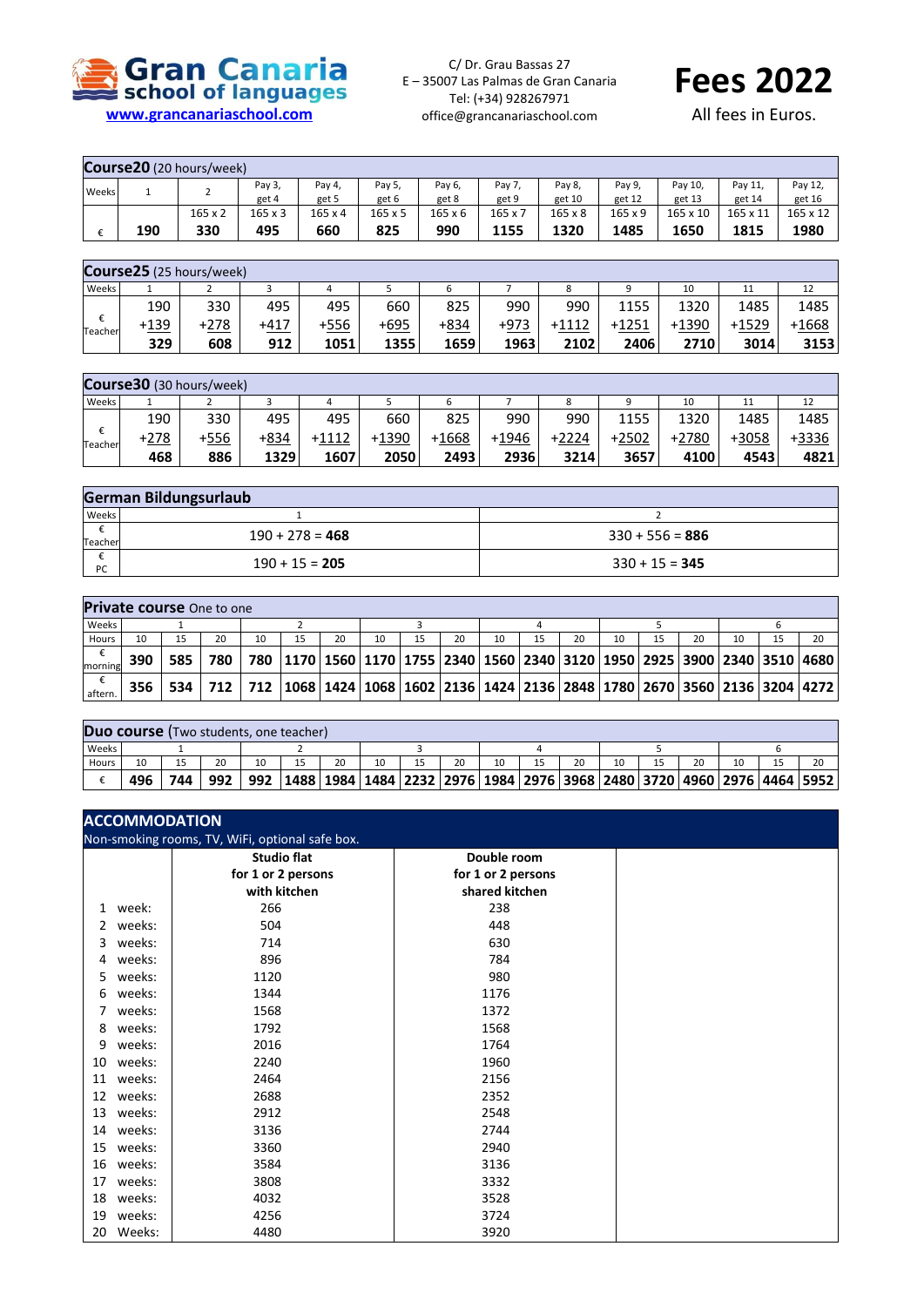

C/ Dr. Grau Bassas 27 E – 35007 Las Palmas de Gran Canaria Tel: (+34) 928267971 office@grancanariaschool.com



All fees in Euros.

## **Other services:**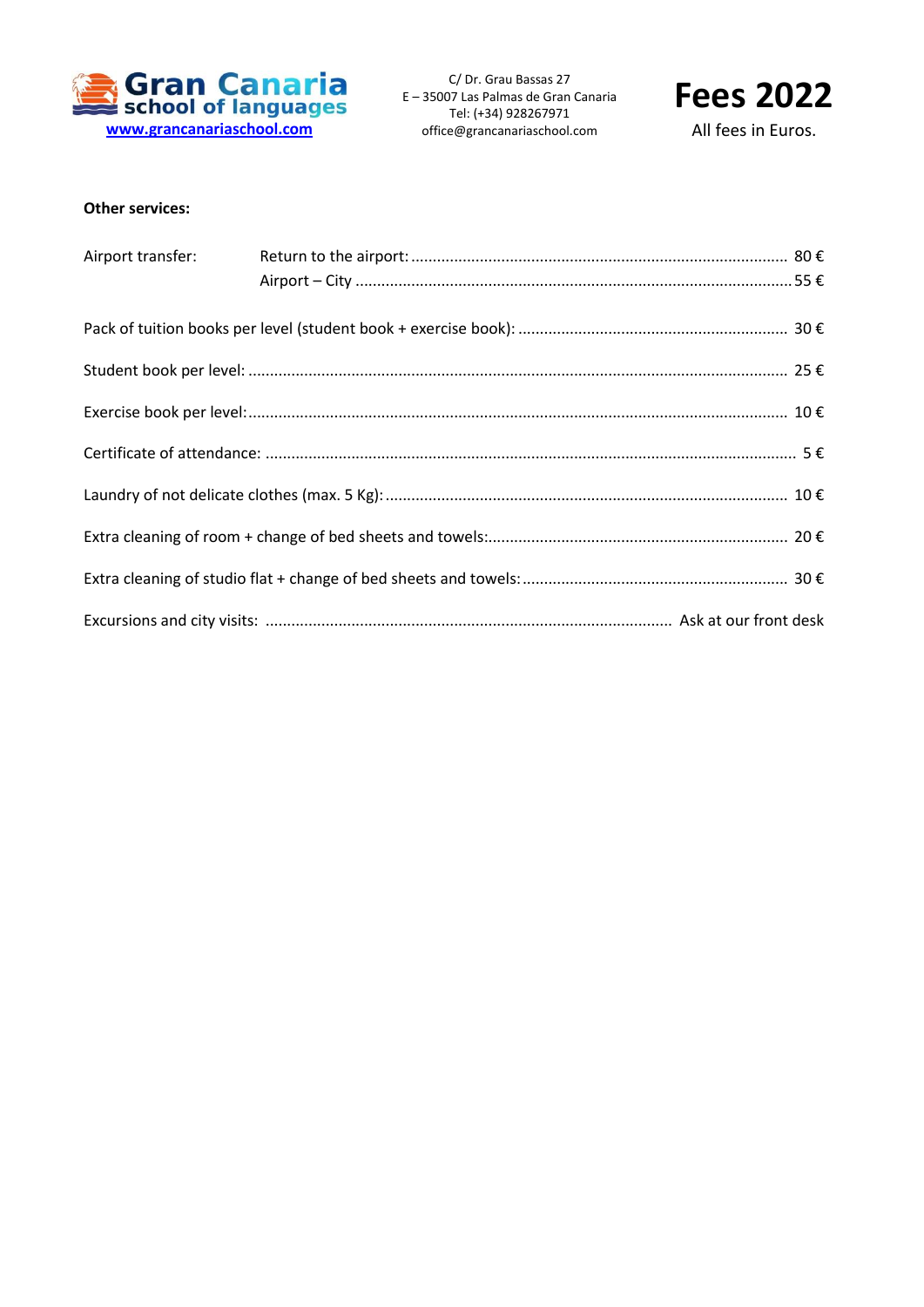

C/ Dr. Grau Bassas 27 E – 35007 Las Palmas de Gran Canaria Tel: (+34) 928267971 office@grancanariaschool.com

## **Conditions 2022**

## **General terms and conditions**

- 1. This agreement is legally binding once the centre has received a student's signed enrolment form, either online or in writing, and implies full acceptance of these general terms and conditions. Likewise, the agreement is legally binding if the inscription is made by telephone, once the data of the reservation have been taken and the payment (deposit or total payment) has been received.
- 2. This contract is available to the public at http://www.en.grancanariaschool.com/conditions.php
- 3. The total amount of the course (and accommodation) must be paid in advance. The student will then receive the confirmation of his/her reservation request and an invoice. If payment of the total amount is not made within two weeks from the date of sending the reservation request, it will be deemed cancelled. Payments can be made in cash, by credit card or by bank transfer with no costs for the beneficiary.
- 4. A paid course/accommodation or part of it is not transferable to another person.
- 5. Minimum age to participate in a group course: 16 years. Minimum age to occupy a room in our accommodation: 18 years or younger accompanied by a responsible adult.
- 6. The school is open all year round and offers Spanish courses as non-accredited education. Course20 (Standard course) is offered from Monday to Friday from 9.00 to 13.00. Classes affected by bank holidays will be made up within the same week.
- 7. The maximum number of participants per group is 12.
- 8. From A1 to B1, a complete level lasts between 4 and 5 weeks. Levels B2 and C1 consist of two blocks of 4 to 5 weeks each. Level C1 is given in group courses only from October to March, but it is available in private or semiprivate lessons all year round.
- 9. A class session lasts 50 minutes. Classes are taught in Spanish.
- 10. LEVEL ASSIGNMENT: The distribution of the students in the different levels is the responsibility of the school and is based on strictly academic criteria. After the initial level test, interview and language needs of the student, the decision will be taken to locate him/her in the most appropriate level.
- 11. CHANGES OF LEVEL: A student may request a change of level, but the change will be possible only with the approval of his/her teacher and the academic coordinator. In case the teacher and the academic coordinator consider that the student's language proficiency is not sufficient to step up to the next level, he/she will be required a level entrance to test his/her production and comprehension skills.
- 12. Starting dates for beginners in the Course20 (groups): the 1st Monday of the month throughout the year.
- 13. Smoking or making fire is not allowed in the school or in the accommodation. Animals are not allowed.
- 14. The accommodation is given clean and re-cleaned on the 8th or 9th day. But the cleaning of the kitchen in the studios is not included in the price. Bed linen and towels are included and changed with each cleaning of the room. Customers can ask for an extra cleaning with change of bed linen and towels against payment. We do the laundry (not ironing) of your personal clothing (not delicate clothes) against payment. No cooking is allowed in rooms that do not have a kitchen.
- 15. The price of the course includes:
	- Initial level test • Free internet access via WiFi • Discount on car rental
	- Tutoring and academic counselling Personalized attention and information
- - Discount on surf courses of books

• Access to the library and lending

- 16. The price of the course does not include the tuition material nor the certifications.
- 17. Students can book our accommodation in the company of people who do not attend a course.
- 18. Accommodation payment is made for full weeks starting on Saturday/Sunday at 12 noon. Rooms must be vacated on Saturday/Sunday before 10:00 h.
- 19. CANCELLATIONS or CHANGE OF DATES: For cancellations or change of dates received 20 days before the start of the course, the school refunds the amount paid for classes and accommodation less 10%. If the cancellation or change of date is received later, the school refunds the amount paid less 20%. No cancellations or change of dates will be admitted if submitted after 4:00 pm (GMT or CET-1) of our last working day prior to the starting date of the course or arrival at the accommodation.

Cancellations or change of dates will also not be accepted and there will be no refund after occupancy of the room or after the start of the course.

Private lessons will only be rescheduled with 24 hours' notice, otherwise they will not be made up or refunded. Teachers' waiting time is 20 minutes; after that, all classes scheduled for that day will not be made up or refunded.

For long stays in our accommodation, the student can make cancellations or change of dates for the following month and claim a refund as long as he/she gives notice until the 15th day of the month prior to that change or cancellation. Of all the amounts that are returned, 20% will be deducted for administrative expenses.